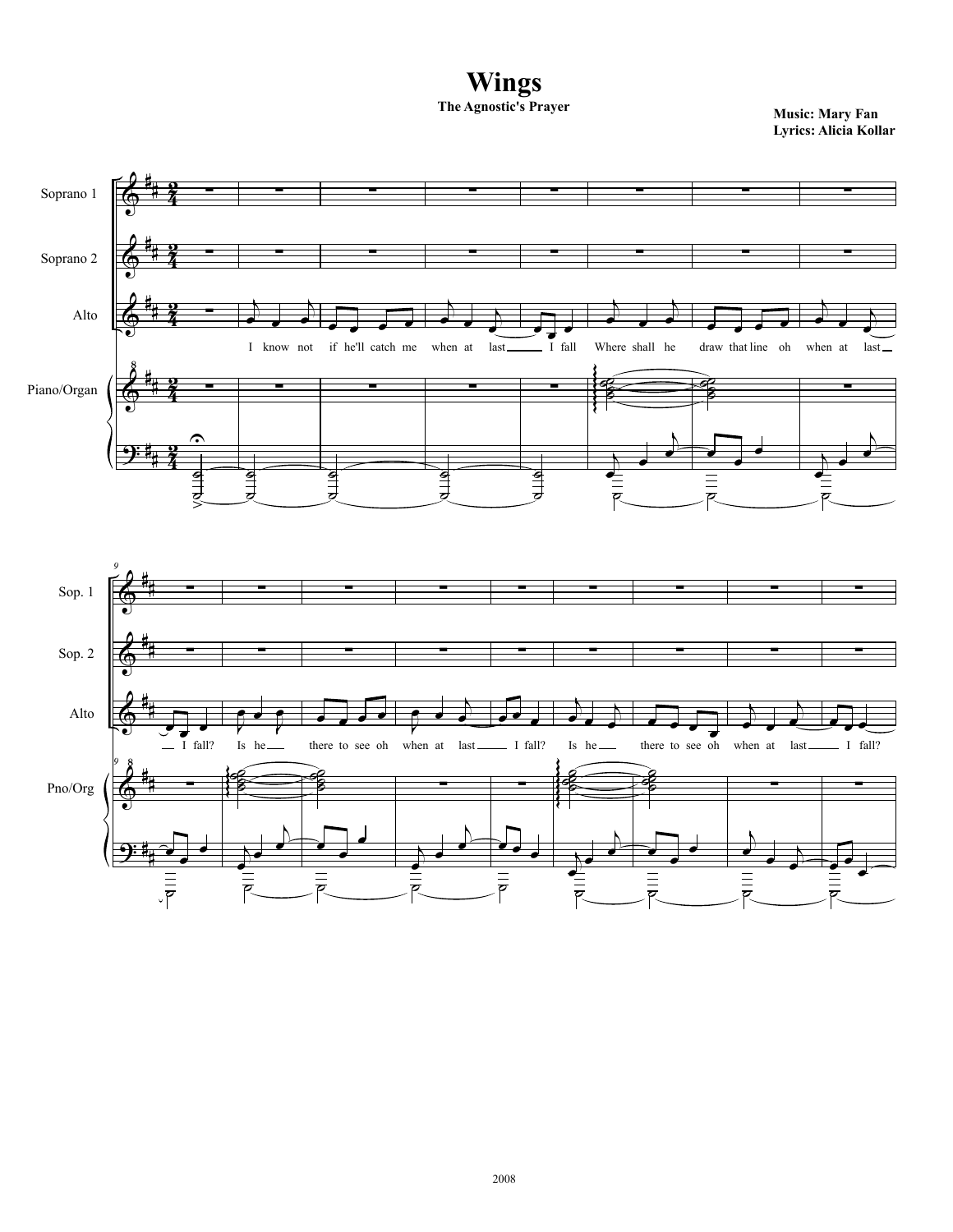



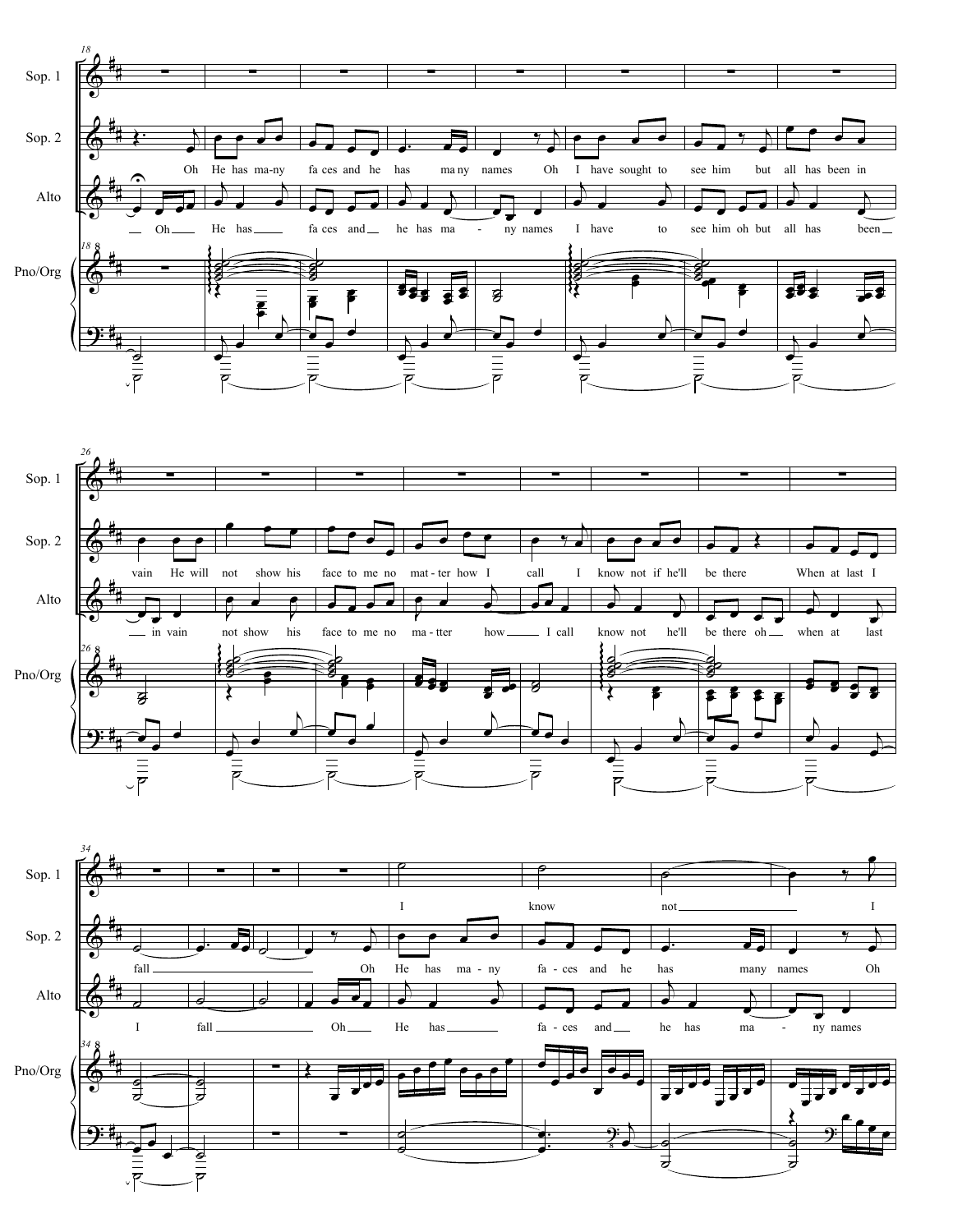



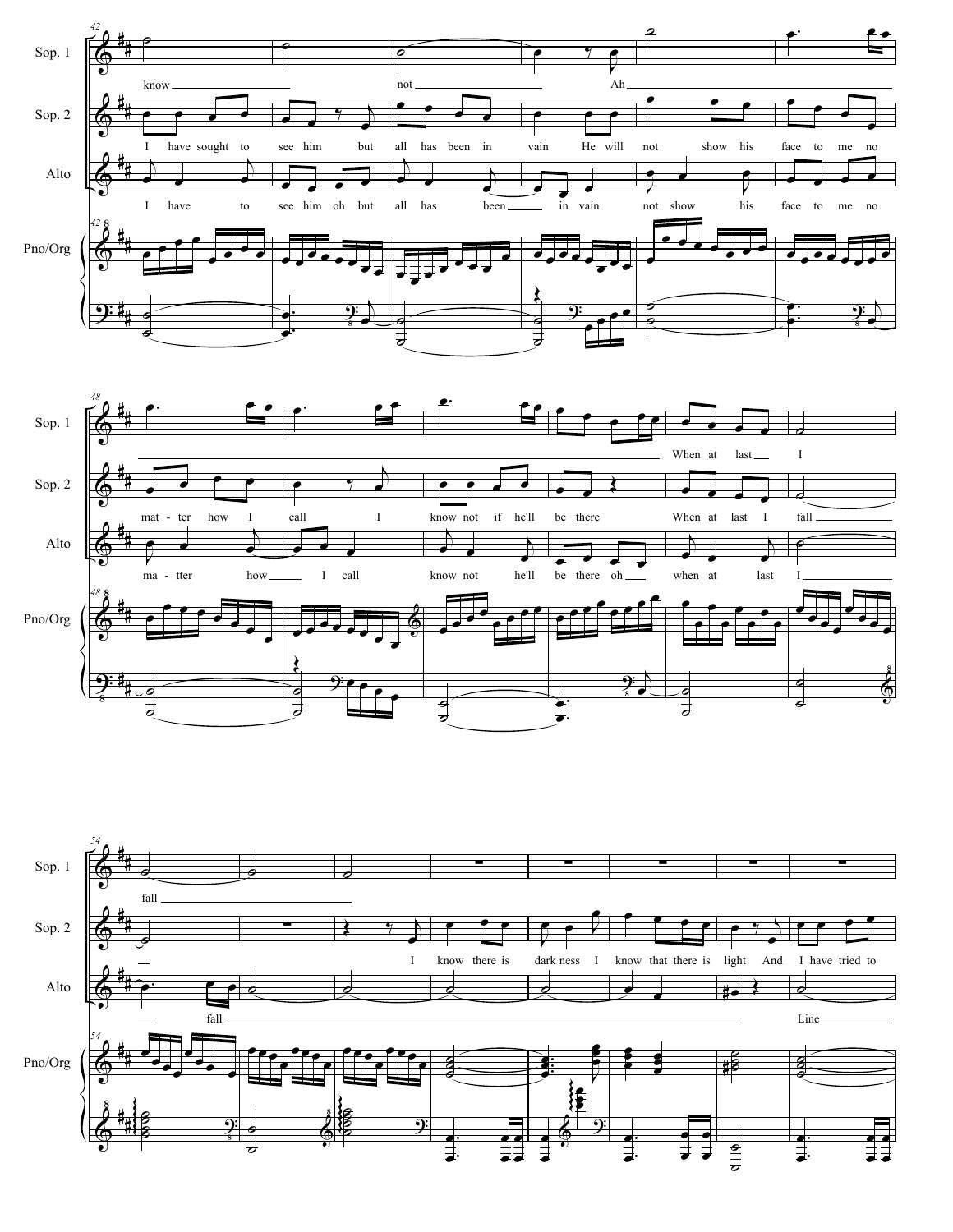



œ

 $\overline{\phantom{a}}$ 

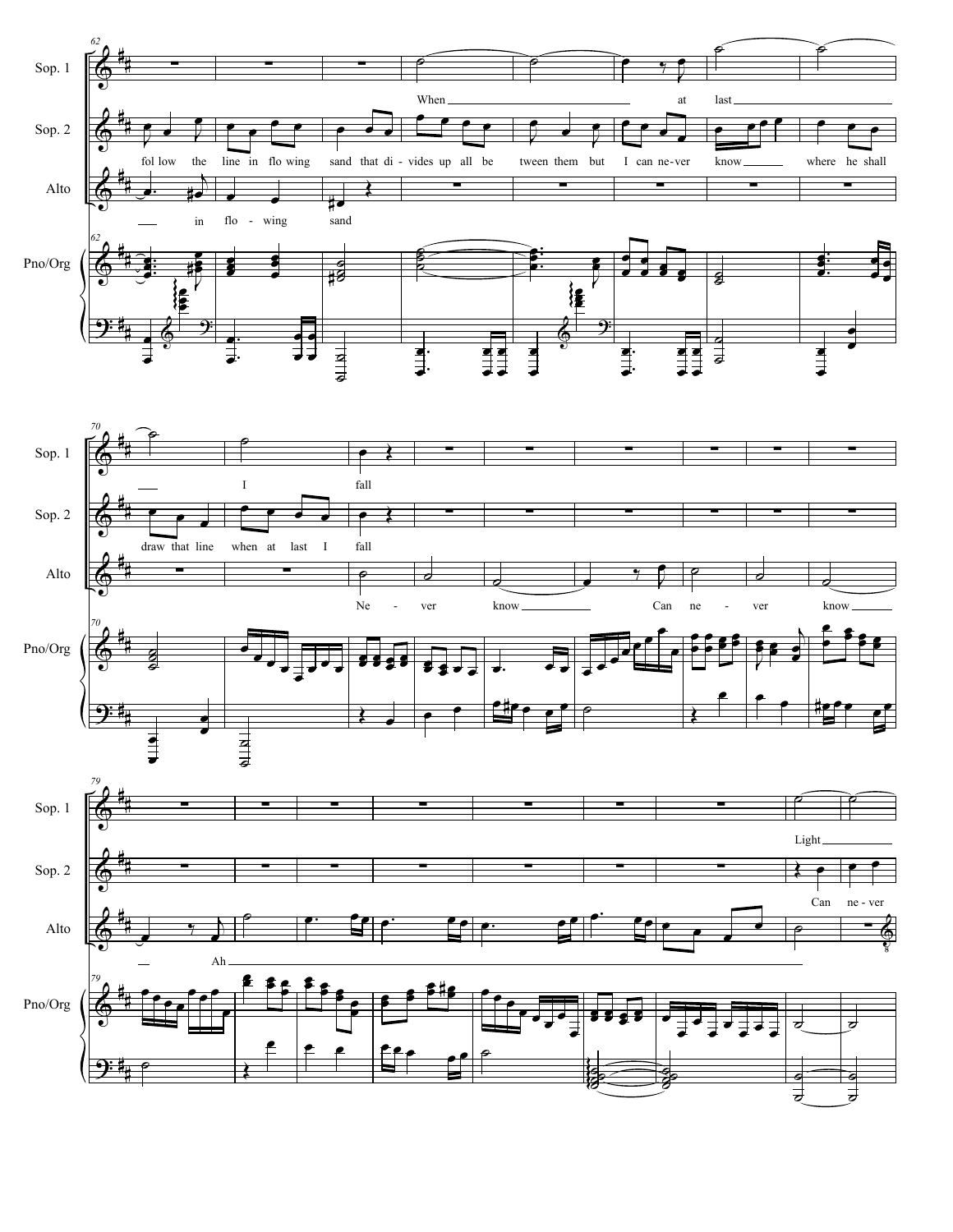



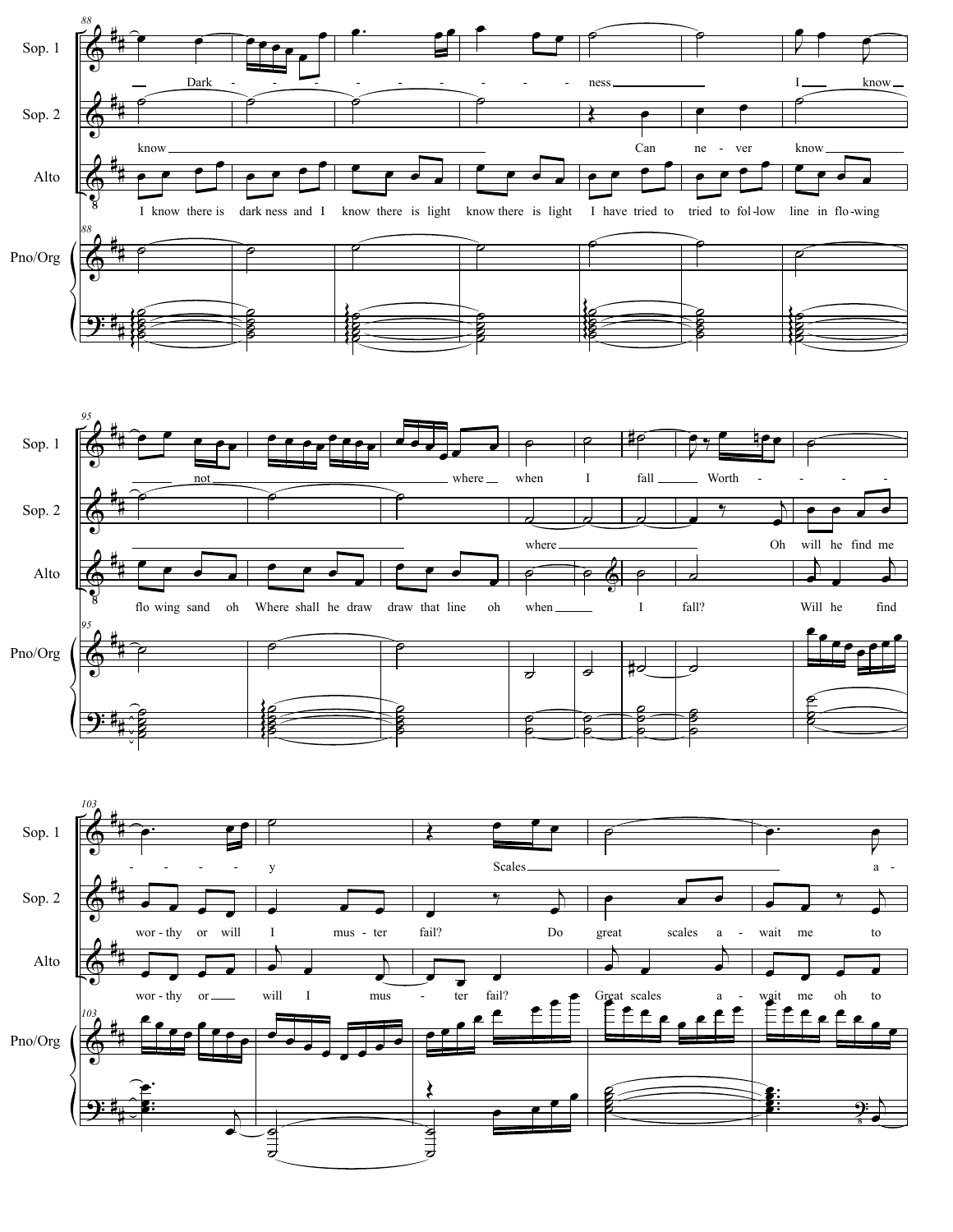